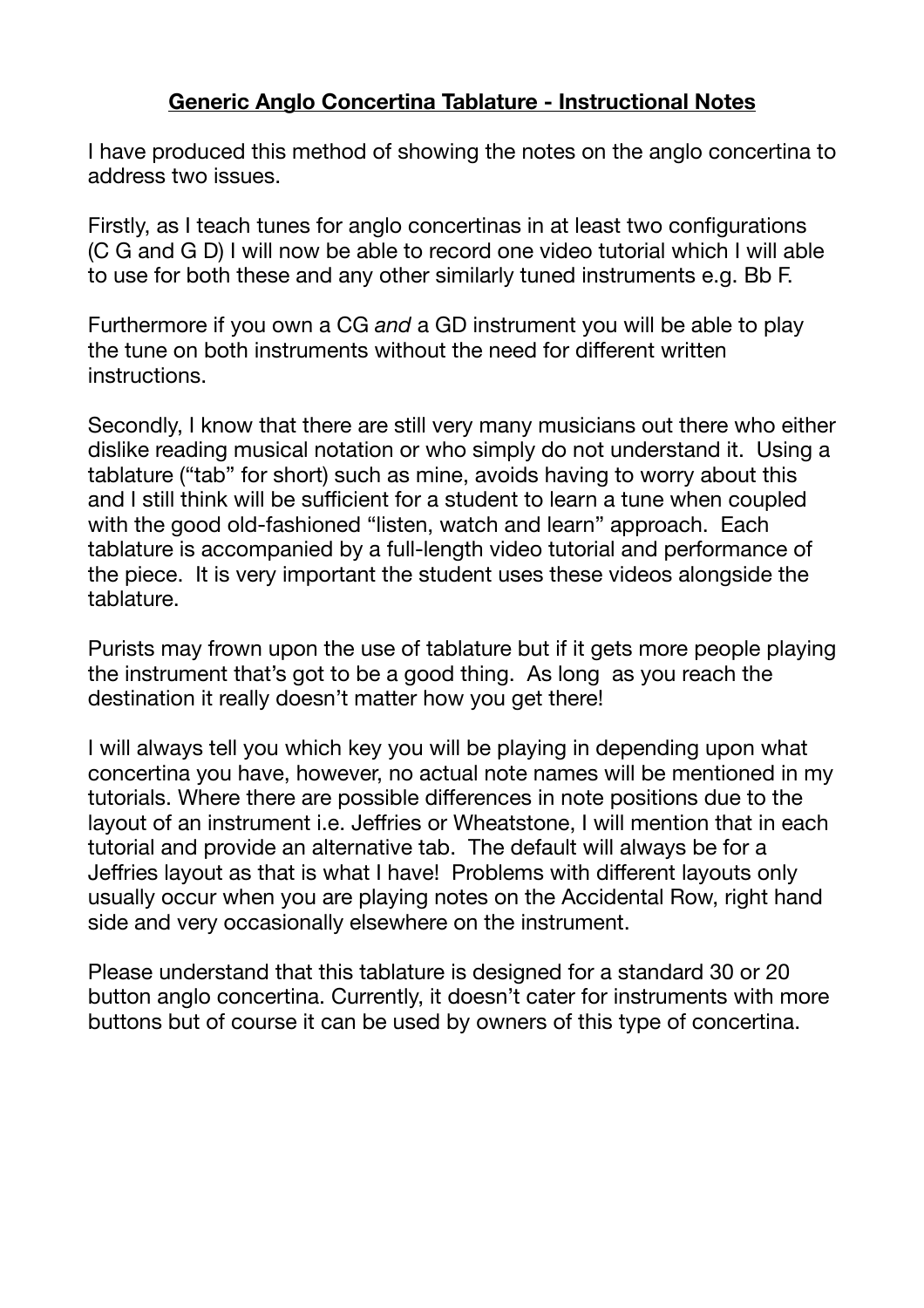Let's get our bearings.

As you hold the instrument, the "vertical" row nearest to you, the player, I am calling Row One. This is the G row on a CG anglo concertina and the D row on a GD instrument. Rows are very often slightly curved. The next row further away from you I am calling Row Two (the middle row if you have three!). This is the C row on a CG box and the G row on a GD instrument. The row farthest away from you is the Accidental Row which, of course, is its proper name. If you only have a 20 button instrument with two rows you will not have this row. This Accidental Row is so called because it contains, amongst other notes, a lot of notes that you wouldn't normally find in the keys of the two main rows. These notes are called "accidentals".

At the top of each page you will see the buttons numbered 1-5 for the left hand side of the instrument and 6-10 for the right. I number the buttons on all the rows in this way. There are other methods for numbering the buttons but this is the one I have devised and it seems to make more sense to me than others. If you open and slightly bend the bellows into a shallow "U" so that the ends with the buttons are facing up to you - *(don't force this too much!!)* - that's the correct orientation.

On the far left of the page you will see the bar numbers and the counting to assist you with timing. These are both read vertically. The vertical "depth" of each bar depends on how many notes there are in the bar but remember, no matter how many notes occur in a bar it doesn't affect the length of it. Look for the numbers "1 2 3 4" to see where the main beats fall.

Now look at the numbers in the main part of the page directly underneath the words "LEFT" and "RIGHT".

The contents of each cell give you four pieces of information:

- 1) which button you should play
- 2) which finger you should use (this is the number you see in the cell)
- 3) which row the note is found on
- 4) whether the bellows should be pulled or pushed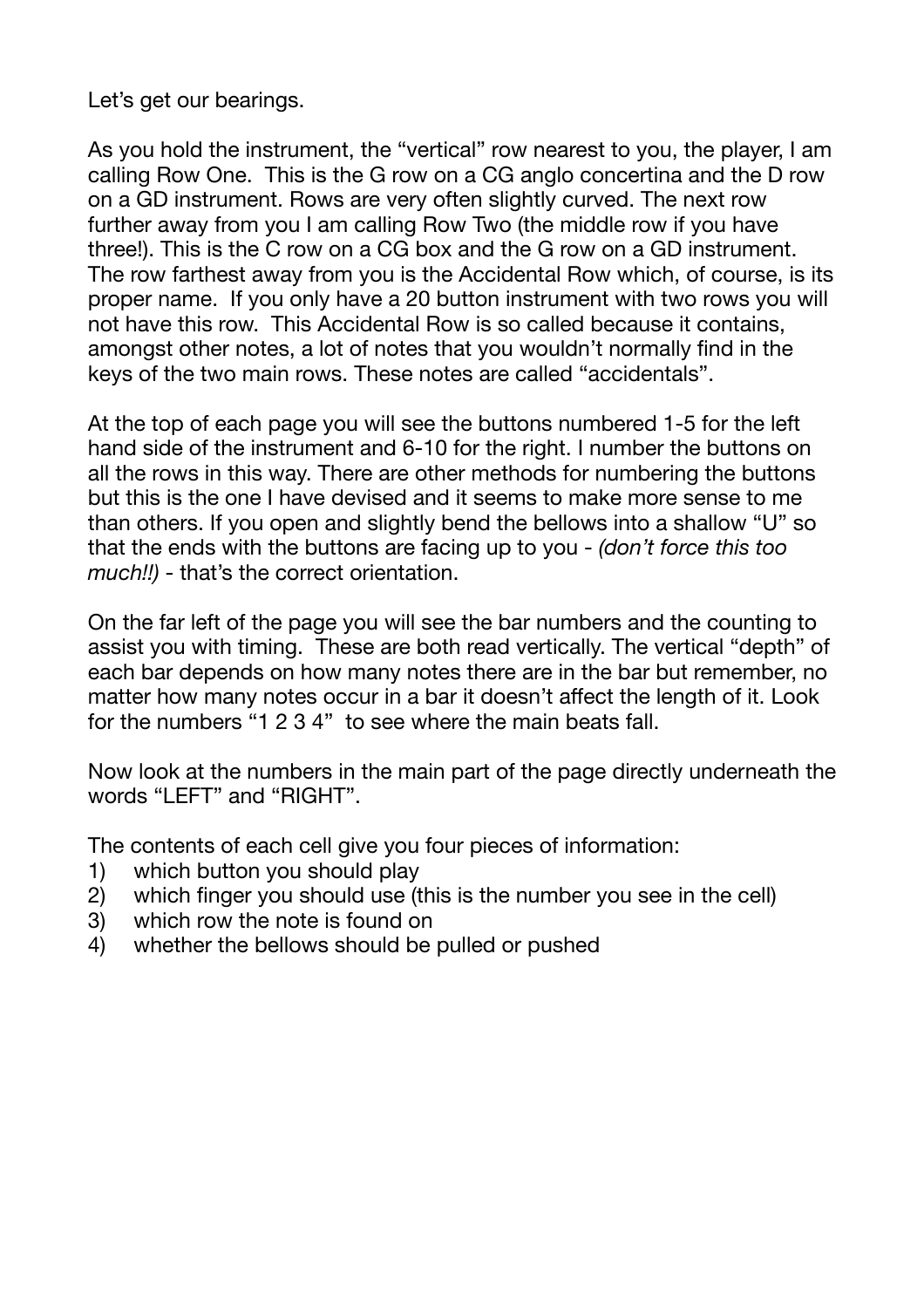The actual button you play is determined by tracing upwards to the top of the page and seeing what button column you are in.

If you own a Mac, let me know as I can give you the Numbers version of the tablature which will have the header rows and columns frozen to help you when scrolling side to side or up and down. Numbers is a Mac-only software which is very similar to Excel.

*(Remember, the number in the cell is the finger used not the button number! As there are five buttons in each row on either side of the instrument you often have to "re-set" your fingering to accommodate the sequence of buttons being used as you only have four fingers on each hand.)*

The number in the cell represents the finger you use :

- $1 =$  index finger,
- $2$  = middle finger,
- $3$  = the ring finger and
- $4 =$  the little finger or pinkie

Notes on Row One and Row Two of an anglo concertina (i.e. the G and C rows of a CG instrument or the D and G rows of a GD instrument), will appear as single numbers in a cell.

In any tune either Row One or Row Two will always be used far more than the other. I call this the "main row" and you will see this information at the top of the first page. Cells containing notes found on the row *least* used in a tune will have a thick border around them.

Notes found on the Accidental Row (if you have one!!) are shown as numbers plus a lower case "a" (for accidental).

If a number has a minus sign to the left of it this indicates that you should be pulling the bellows out as you play this note - known as playing "on the pull". If there is no minus sign present, the note is played while pushing the bellows in towards the closed position - known as playing "on the push".

If numbers appear in brackets this means that I want you to give the note or notes you've just played an extra pull (or push) without repressing the buttons. This might be for a small "eruption" for emphasis.